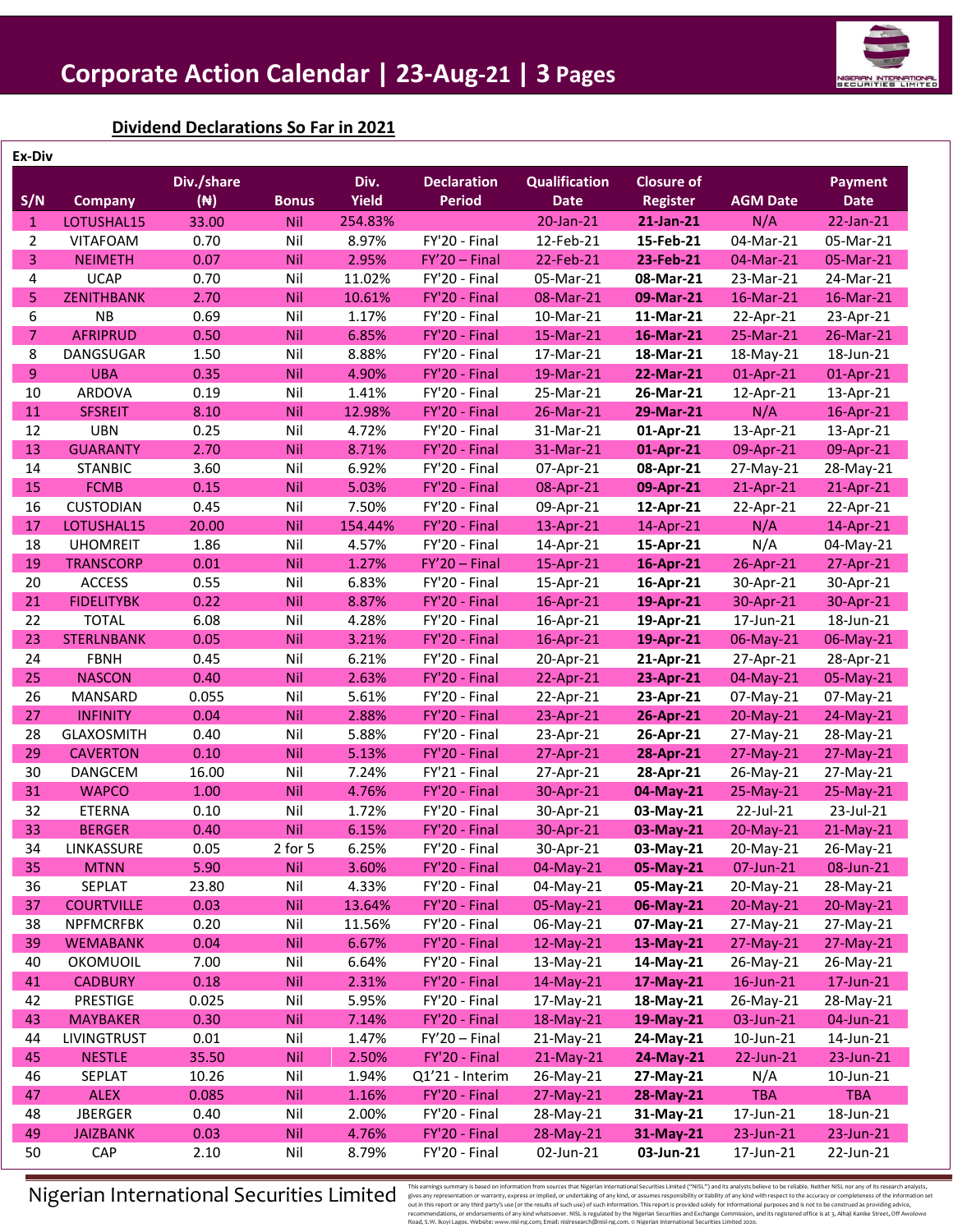

## **Ex-Div Continued**

| S/N | Company          | Div./share<br>$(\mathbb{N})$ | <b>Bonus</b> | Div.<br><b>Yield</b> | <b>Declaration</b><br><b>Period</b> | <b>Qualification</b><br><b>Date</b> | <b>Closure of</b><br><b>Register</b> | <b>AGM Date</b> | <b>Payment</b><br><b>Date</b> |
|-----|------------------|------------------------------|--------------|----------------------|-------------------------------------|-------------------------------------|--------------------------------------|-----------------|-------------------------------|
| 51  | <b>BOCGAS</b>    | 0.50                         | Nil          | 3.67%                | FY'20 - Final                       | 04-Jun-21                           | 07-Jun-21                            | 24-Jun-21       | 25-Jun-21                     |
| 52  | <b>SAHCO</b>     | 0.165                        | Nil          | 5.75%                | FY'20 - Final                       | 04-Jun-21                           | 07-Jun-21                            | 22-Jun-21       | 22-Jun-21                     |
| 53  | <b>NEM</b>       | 0.09                         | Nil          | 4.69%                | $FY'20 - Final$                     | 04-Jun-21                           | 07-Jun-21                            | 24-Jun-21       | 24-Jun-21                     |
| 54  | <b>STANBIC</b>   | <b>NIL</b>                   | $1$ for $6$  | $\equiv$             | $FY'20 - Final$                     | 10-Jun-21                           | $\blacksquare$                       | 27-May-21       | N/A                           |
| 55  | <b>BETAGLAS</b>  | 1.04                         | Nil          | 1.96%                | $FY'20 - Final$                     | 10-Jun-21                           | 11-Jun-21                            | $01$ -Jul-21    | 02-Jul-21                     |
| 56  | <b>CILEASING</b> | 0.05                         | Nil          | 1.03%                | $FY'20 - Final$                     | 11-Jun-21                           | 14-Jun-21                            | 29-Jun-21       | 30-Jun-21                     |
| 57  | <b>UACN</b>      | 1.20                         | Nil          | 12.90%               | FY'20 - Final                       | 14-Jun-21                           | 15-Jun-21                            | 30-Jun-21       | 01-Jul-21                     |
| 58  | <b>BUACEMENT</b> | 2.067                        | Nil          | 2.84%                | FY'20 - Final                       | 18-Jun-21                           | 21-Jun-21                            | 08-Jul-21       | 08-Jul-21                     |
| 59  | AIRTELAFRI       | 10.27                        | Nil          | 1.37%                | $FY'20 - Final$                     | 25-Jun-21                           | 28-Jun-21                            | N/A             | 23-Jul-21                     |
| 60  | <b>MCHNICOLS</b> | 0.03                         | Nil          | 3.75%                | $FY'20 - Final$                     | 30-Jun-21                           | $01$ -Jul-21                         | 29-Jul-21       | 05-Aug-21                     |
| 61  | CONOIL           | 1.50                         | Nil          | 7.32%                | $FY'20 - Final$                     | 02-Jul-21                           | 05-Jul-21                            | TBA             | <b>TBA</b>                    |
| 62  | <b>PRESCO</b>    | 2.00                         | Nil          | 2.78%                | FY'20 - Final                       | 06-Jul-21                           | 07-Jul-21                            | $21$ -Jul-21    | 26-Jul-21                     |
| 63  | <b>FIDSON</b>    | 0.25                         | Nil          | 5.26%                | FY'20 - Final                       | 07-Jul-21                           | 08-Jul-21                            | 22-Jul-21       | 23-Jul-21                     |
| 64  | <b>NAHCO</b>     | 0.13                         | <b>Nil</b>   | 5.91%                | FY'20 - Final                       | 13-Jul-21                           | 14-Jul-21                            | 30-Jul-21       | 30-Jul-21                     |
| 65  | <b>SMURFIT</b>   | 0.10                         | Nil          | 38.46%               | FY'21 - Final                       | 16-Jul-21                           | 19-Jul-21                            | 19-Aug-21       | 25-Aug-21                     |
| 66  | <b>LASACO</b>    | 0.10                         | Nil          | 7.30%                | FY'21 - Final                       | 05-Aug-21                           | 06-Aug-21                            | 26-Aug-21       | 30-Aug-21                     |
| 67  | **SEPLAT         | 10.28                        | Nil          | 1.35%                | H1'21 - Interim                     | 12-Aug-21                           | 13-Aug-21                            | N/A             | 13-Sep-21                     |
| 68  | <b>MEYER</b>     | 1.50                         | Nil          | 254.24%              | H1'21 - Interim                     | 13-Aug-21                           | 16-Aug-21                            | N/A             | 25-Aug-21                     |
| 69  | <b>CHIPLC</b>    | 0.02                         | Nil          | 3.39%                | H1'21 - Interim                     | 13-Aug-21                           | 16-Aug-21                            | N/A             | 02-Sep-21                     |
| 70  | <b>TOTAL</b>     | 4.00                         | Nil          | 2.38%                | $H1'21 - Interm$                    | 13-Aug-21                           | 16-Aug-21                            | N/A             | 13-Sep-21                     |
| 71  | <b>FLOURMILL</b> | 1.65                         | Nil          | 5.55%                | FY'21 - Final                       | 13-Aug-21                           | 16-Aug-21                            | 08-Sep-21       | 09-Sep-21                     |
| 72  | <b>MTNN</b>      | 4.55                         | Nil          | 2.76%                | H1'21 - Interim                     | 19-Aug-21                           | 20-Aug-21                            | N/A             | 27-Aug-21                     |
| 73  | <b>CUSTODIAN</b> | 0.10                         | Nil          | 1.61%                | H1'21 - Interim                     | 20-Aug-21                           | 23-Aug-21                            | N/A             | 01-Sep-21                     |

#### **Cum Div**

| S/N | <b>Company</b>    | Div./share<br>$(\mathbb{N})$ | <b>Bonus</b> | Div.<br><b>Yield</b> | <b>Declaration</b><br><b>Period</b> | <b>Qualification</b><br><b>Date</b> | Closure of<br><b>Register</b> | <b>AGM Date</b> | <b>Payment</b><br><b>Date</b> |
|-----|-------------------|------------------------------|--------------|----------------------|-------------------------------------|-------------------------------------|-------------------------------|-----------------|-------------------------------|
| 74  | TRIPPLEG          | 0.07                         | Nil          | 10.00%               | FY'21 - Final                       | 23-Aug-21                           | 24-Aug-21                     | 09-Sep-21       | 15-Sep-21                     |
| 75  | <b>NNFM</b>       | 0.15                         | <b>Nil</b>   | 2.44%                | H1'21 - Interim                     | $24$ -Aug-21                        | 25-Aug-21                     | N/A             | $10-Sep-21$                   |
| 76  | UPL               | 0.05                         | Nil          | 2.99%                | FY'21 - Final                       | 31-Aug-21                           | 01-Sep-21                     | 23-Sep-21       | 23-Sep-21                     |
| 77  | <b>HONYFLOUR</b>  | 0.07                         | <b>Nil</b>   | 5.74%                | FY'20 - Final                       | 03-Sep-21                           | 06-Sep-21                     | 23-Sep-21       | 23-Sep-21                     |
| 78  | <b>REDSTAREX</b>  | 0.05                         | 1 for 33     | 1.36%                | FY'21 - Final                       | 03-Sep-21                           | 06-Sep-21                     | 16-Sep-21       | 23-Sep-21                     |
| 79  | <b>LEARNAFRCA</b> | 0.15                         | <b>Nil</b>   | 14.29%               | FY'21 - Final                       | 08-Oct-21                           | 11-Oct-21                     | 21-Oct-21       | 22-Oct-21                     |
| 80  | <b>CUTIX</b>      | 0.15                         | Nil          | 2.65%                | $FY'21 - Final$                     | 12-Nov-21                           | 15-Nov-21                     | 26-Nov-21       | 29-Nov-21                     |

**\*\* Applicable Exchange rate of 411.14/\$**

 $\textbf{N}$  isteraining summarily based on information of or multile archive in the security examples in maring is based on information for our and information for summarily express or implied, or undertaking of any kind, or